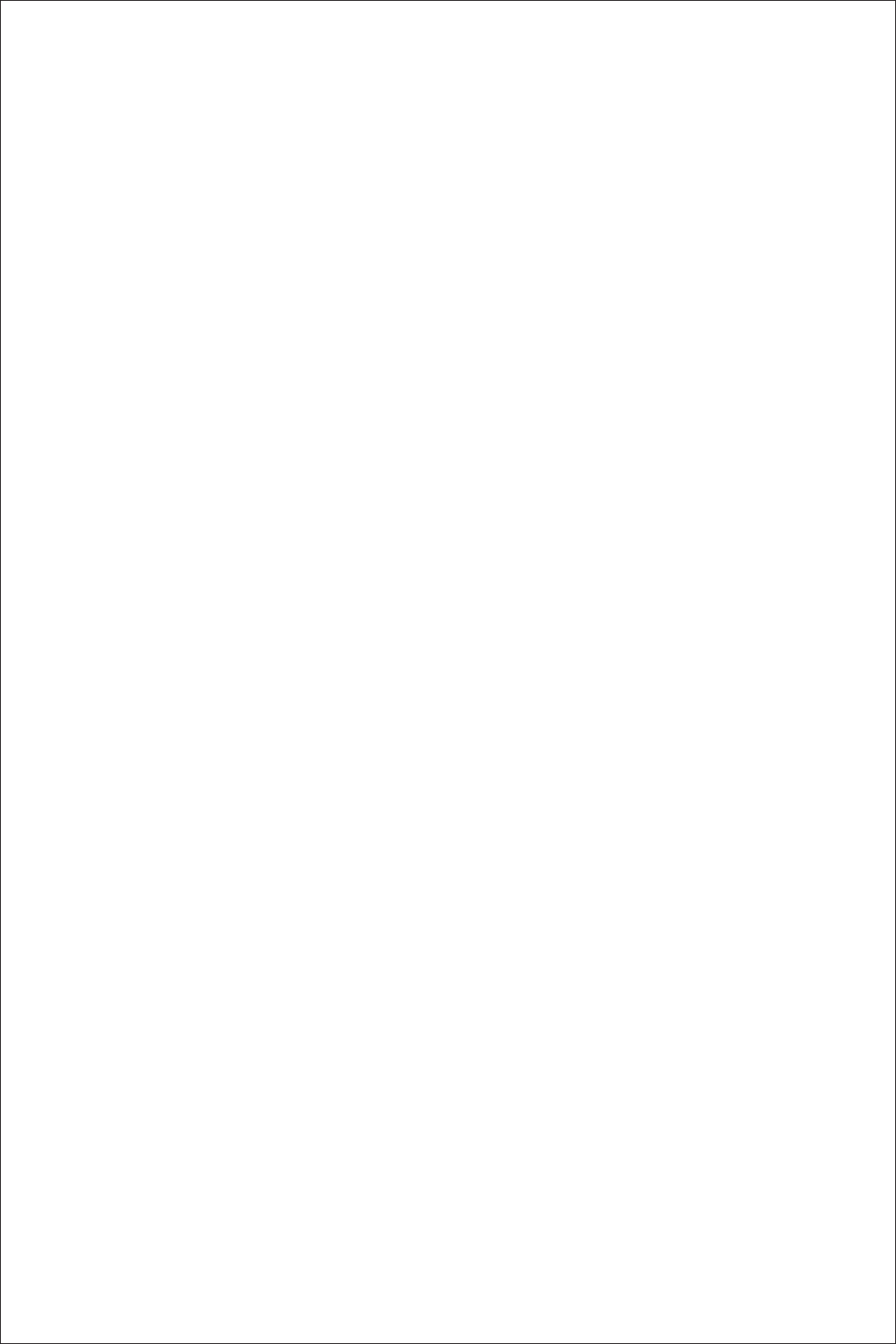*For Jen and our girls . . . You're reason enough to get up every day.*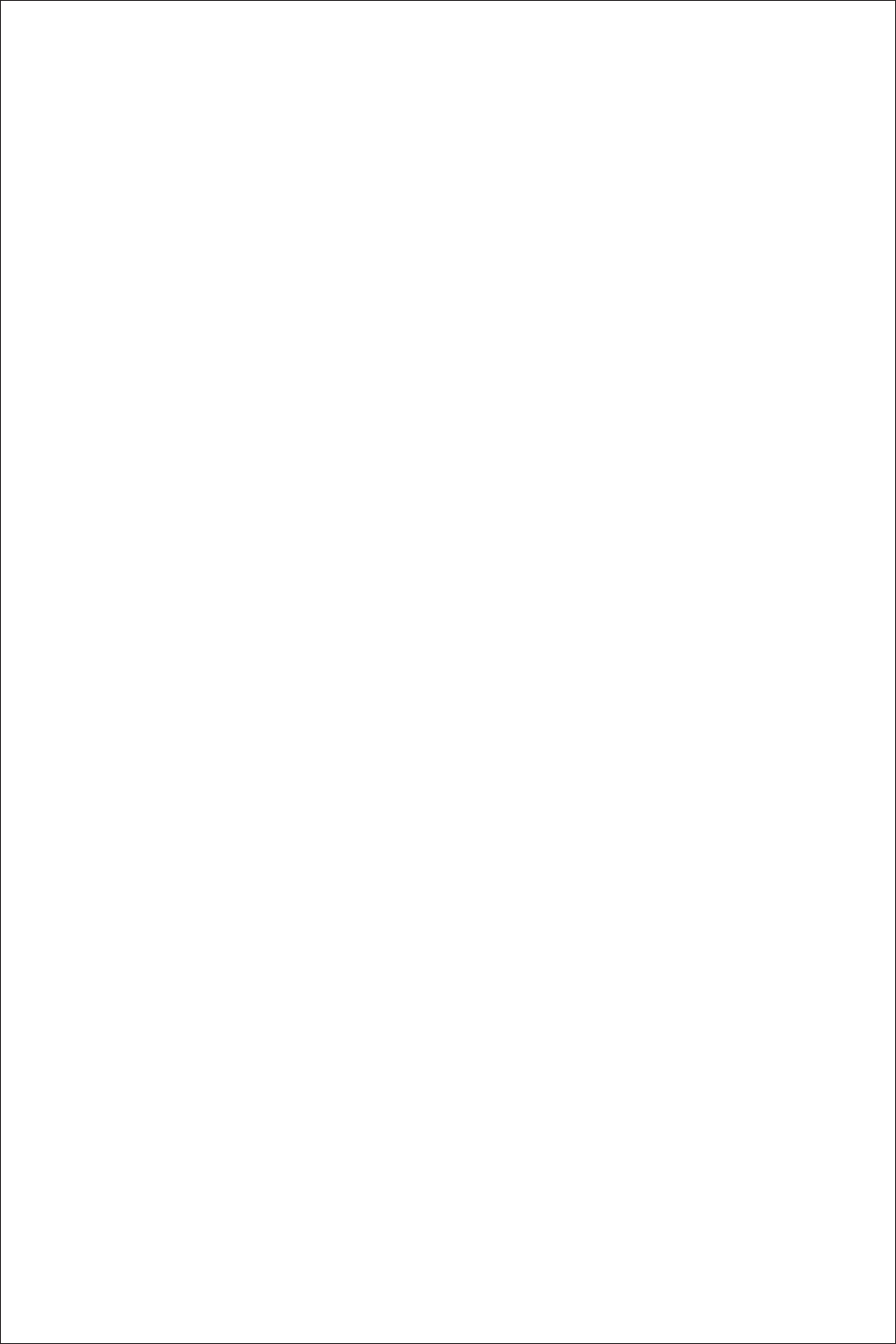## ACKNOWLEDGMENTS

This is one of my favorite parts of every book because it's a chance to recognize all the folks who have played a part in the making of this story and who never receive any recognition for it.

First, all thanks go to my God and Savior, Jesus. Without him none of this would be possible. I would be living an empty life full of self-fulfilling endeavors and getting nowhere.

Thanks to my wife, Jen, and our four daughters, for giving me such joy and making our home a happy place to be.

Thanks to Kathy Olson and the rest of the team at Tyndale for their work on making this story the best it could be. All accolades go to them; eggs and tomatoes should be aimed at me.

Thanks to my agent, Les Stobbe, for his guidance and leadership.

Thanks to James Wilson for getting a team of authors together with this crazy idea for a project called *7 Hours*. And to my fellow writers on the journey: Rene Gutteridge, Ronie Kendig, Tom Pawlik, Robin Parrish, Travis Thrasher, and James.

Thanks to my readers, who make what I do thrilling and suspenseful every time!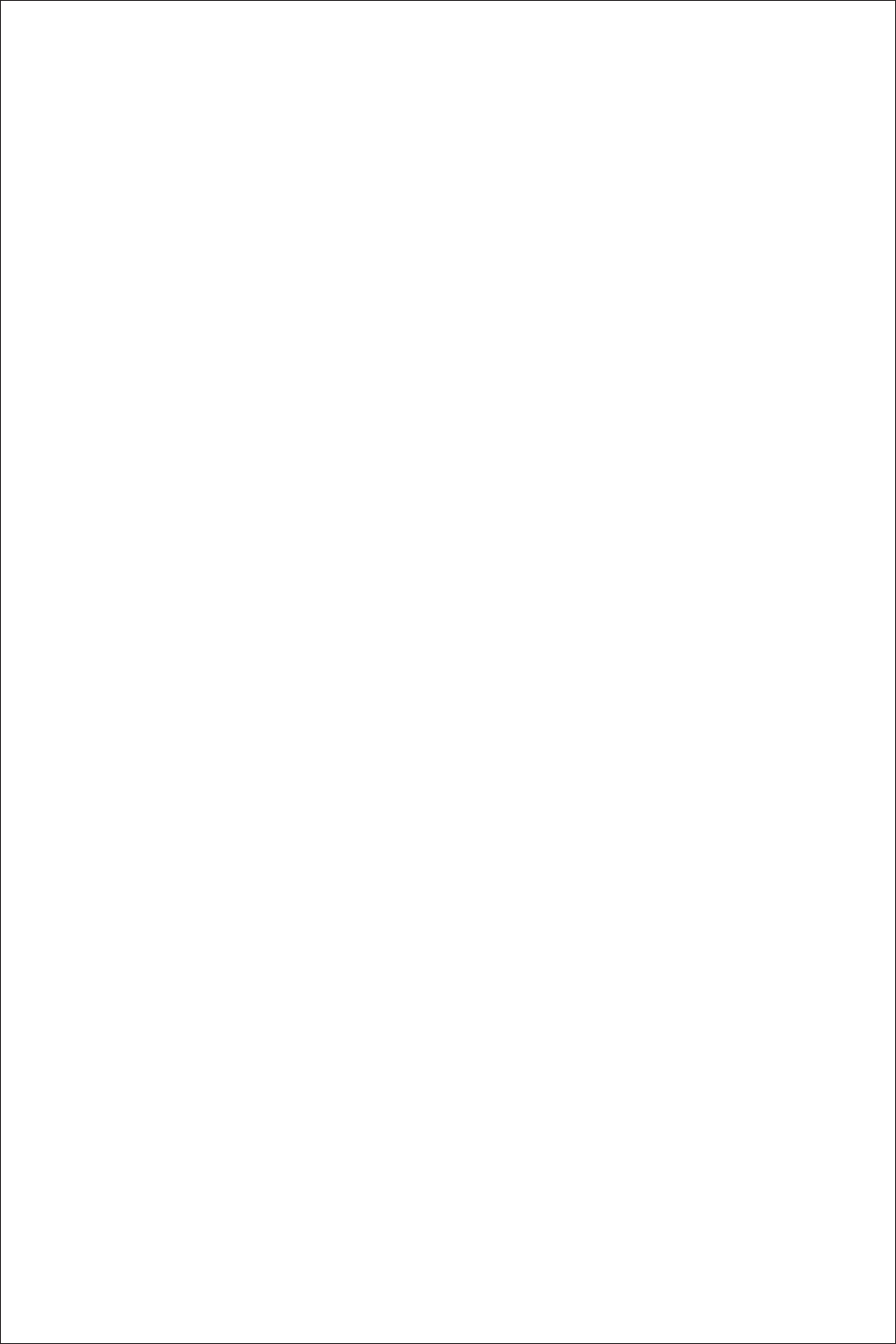## 1

The alarm sounded the same time it did every morning, pulling Dan Blakely from London's nineteenth century industrial district. The steady beeping gradually grew louder, like an approaching train in the middle of the night, rousing the residents of a small rural town from their sleep, until he reached over and groped for the Off button.

7 a.m.

Lying on his back, he shut his eyes and almost drifted back to the squalid orphanages and workhouses that so often populated his dreams, but he had to stay awake, had to get up, shower, dress, grab some breakfast. The day awaited him and he had office hours at eight, then his first class, English lit, at nine. All fifteen students would be waiting anxiously for him to convey some deep meaning about the purpose of life behind the character of Mr. Bumble in Dickens's *Oliver Twist*.

A night owl who preferred to do his work by the light of the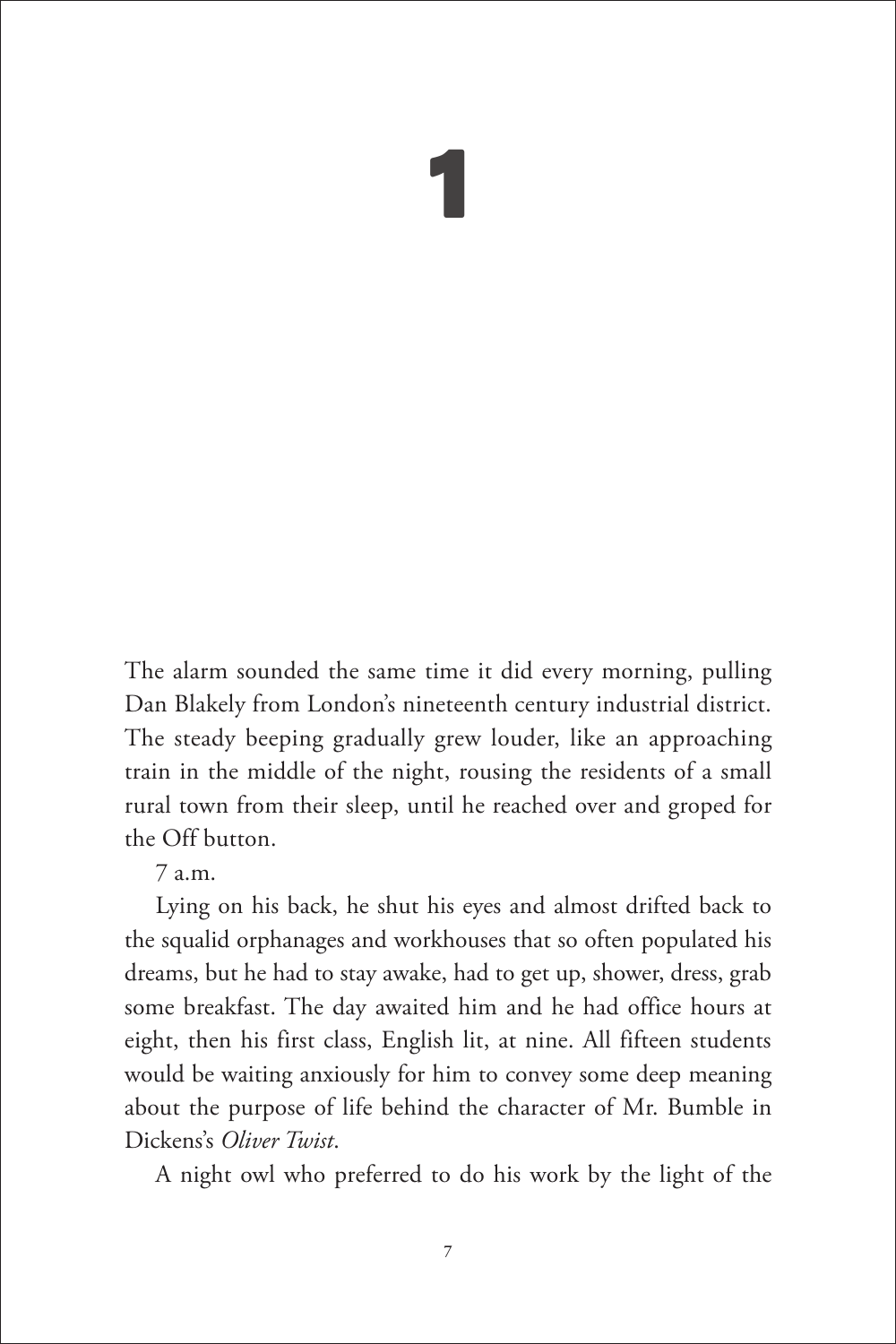midnight oil, Dan didn't need a lot of prep time in the morning. He was the definition of low maintenance.

Sitting on the edge of the bed, he rubbed the sleep from his eyes, ran his hands over his stubbled jaw, and stretched his mouth in a lionlike yawn. Narrow rods of muted light peeked through the blinds, dusting the room in a moody morning glow. He stretched, stood, adjusted his boxers, and headed for the master bathroom.

Fifteen minutes later Dan emerged, shaved and showered, with only a towel around his waist. He had no need to comb his hair (he kept it cropped at a half-inch) and no need to iron his clothes. (Sue had ironed them the night before.). Low maintenance, indeed.

In the kitchen he fixed himself a quick breakfast of coffee and a plain bagel. He'd passed on the blueberry one because Sue had dressed him in a white shirt today and Dan wanted to take no chances of getting a blue stain on it.

A yellow sticky note waited for him on the toaster. It read: *I love you, babe. You're the best (husband, dad—you know!) Love, Sue.* After kissing it, he folded it once and put it in his shirt pocket.

With his coffee in one hand, the bagel in the other, and his attaché slung over his shoulder, he left the house and walked the mile to the Boone College campus. The air was chilly and damp and still, the sky overcast with a thick cover of gunmetal clouds. The meteorologist had said there was a chance of snow and it felt like it, even smelled like it. Tall oaks and maples reached their barren arms heavenward, hands open, fingers splayed, as if begging the sky for sun, for warmth.

On campus, Dan was greeted by bundled students milling around, looking more like prisoners in a Soviet-era Russian labor camp than future teachers and engineers and hamburger flippers, some heading to their first class of the day, some returning from the cafeteria. The semester would soon be over, everyone gone home for Christmas break, and then the place would be a frozen ghost town. He enjoyed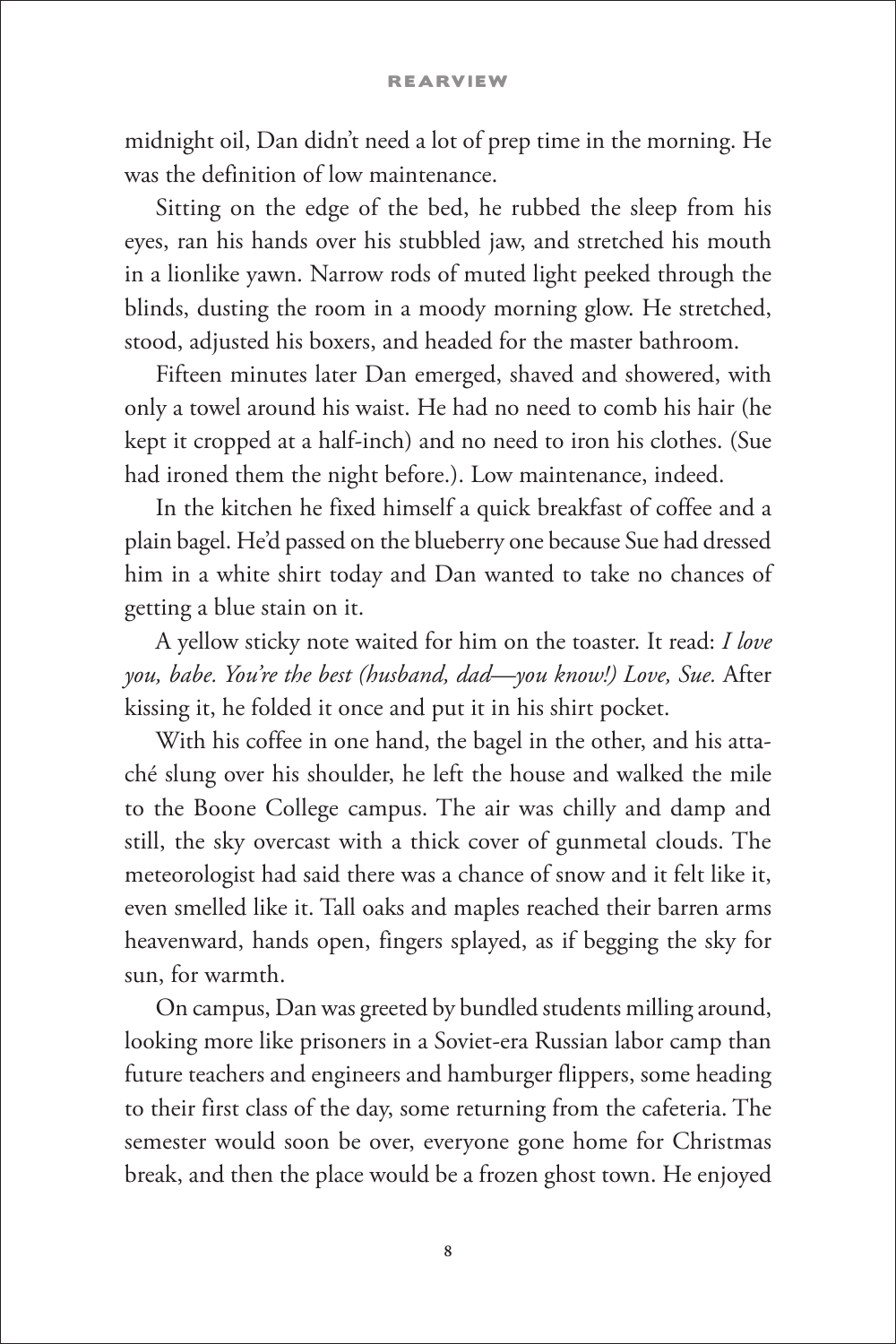it like that. The quiet, the peace of a deserted campus . . . there was something calming about it after the rush and stress of finals week and Christmas preparations.

On the other side of the campus, he entered Buchanan Hall, a three-story Federal-style brick building dating back to the early 1800s. It had been fully restored and updated several times over the past two hundred years, the most recent job adding security cameras at every entrance and a new key-card door lock system. His office was on the second floor.

Dan loved the smell of his office in the morning. The cleaning crew went through at night, vacuumed, dusted, emptied the waste cans, washed the windows, and tidied up the place. By morning only a hint of the piney odor of cleaning fluid was left and it mingled nicely with the aroma of old wood and furniture polish.

Sitting behind his desk, Dan pulled a stack of papers from his attaché and placed them on the desktop. He'd graded the last of them the night before and some of the students wouldn't be happy with the outcome; in fact they'd be downright disappointed, some even disturbingly upset. And this was the second time around. Their first attempt was so dismal that he'd given them a week to go over their papers again, edit and revise them and, in some cases, wholly rewrite them, then turn them in for another look. Unfortunately, the second go-around was not much better.

He pushed away from the desk and stood, crossed the room, and leaned against the wide molding that framed the window. The six-over-six panes were the original leaded glass and gave a wavy, distorted, almost-undulating view of the outside world. From up here, he could see most of the campus. The grounds were beautiful, dotted with buildings dating back two centuries, trees nearly as old, and large stretches of manicured lawn where students gathered in the spring to sun and study and frolic their stress away. In the center of campus, an area called the commons, stood a thick-trunked, gnarled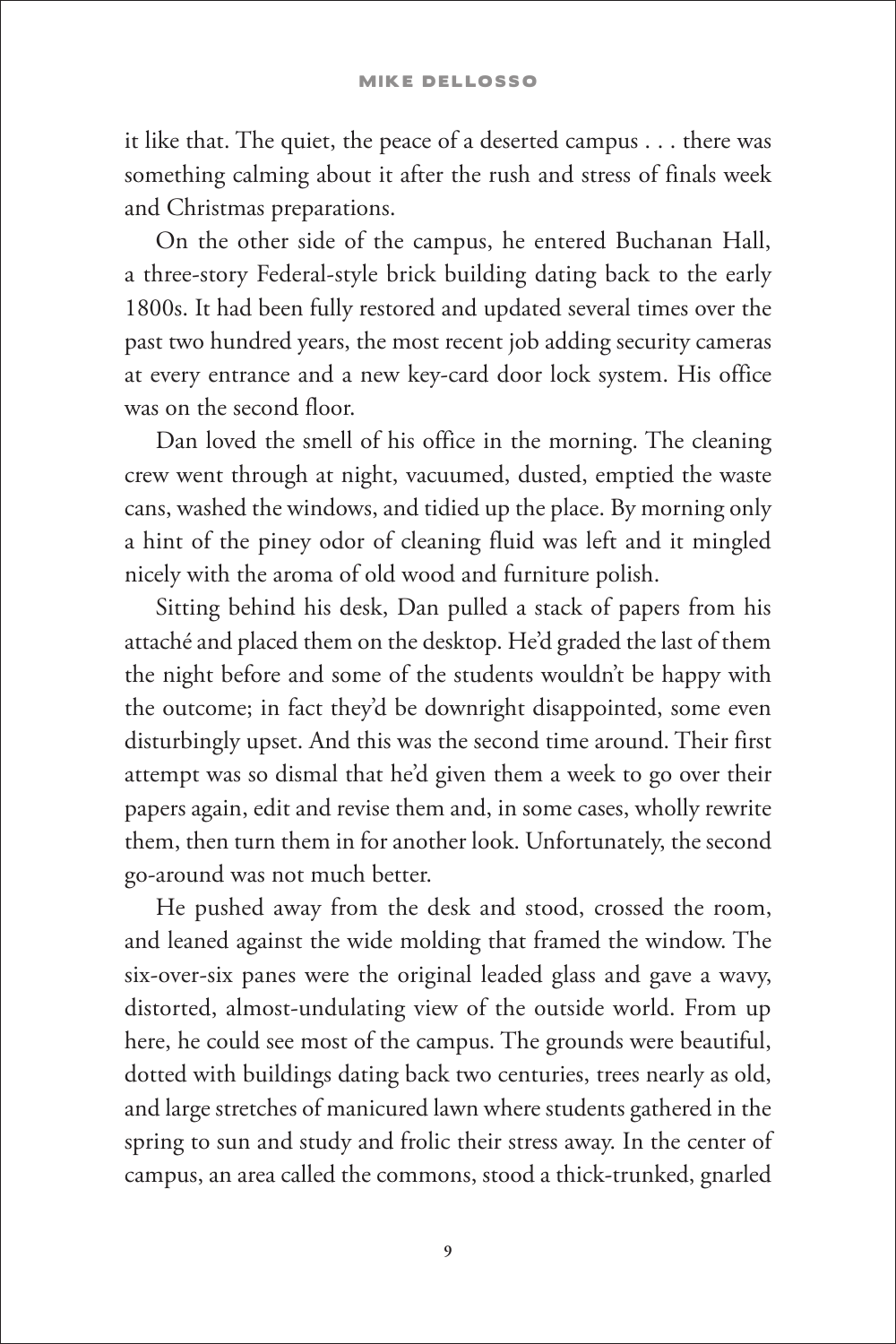## **REARVIEW**

oak (named Old Oaky by some bygone senior class), its branches twisted and knotty, bark scaly and scarred. No one knew exactly how old it was, but the botanists on faculty all agreed it had seen at least three centuries. The campus was built around it, a circle with the tree in the middle. A wheel and its hub. Old Oaky was the grandfather of Boone College.

Returning to his chair, Dan lifted the phone and checked his messages. He had one from Gary Packard, the chair of the English department.

Gary's voice sounded strained and nervous. "Dan, I need to see you in my office first thing in the morning. It's urgent." There was a pause so long Dan thought the message had ended and Gary had forgotten to hang up the phone. Then his voice was there again, quiet. "As soon as you get in, okay?"

Dan placed the phone in its cradle, a knot forming in his stomach. He knew what it was about; of course he did. Gary wanted to talk to him about Erin Schriver. Suddenly Dan's palms were slick with sweat. But he'd done nothing wrong. If anything he'd been lenient. He could have brought the hammer down on Erin, had her expelled.

Walking over to the window again, Dan leaned on the sill and watched the methodical movement of students along the walkways below. From up here, the outside world appeared so isolated, so uncomplicated and innocent. But he knew better. It was anything but innocent. He was sure Gary just wanted to get the facts, hear it from Dan's own mouth. Dan had completed all the proper forms and sent Gary both an e-mail and a hard-copy letter explaining what had happened in class, but he'd left some parts out, parts he now wished he'd included. Parts Gary must have somehow found out about.

Below, the student traffic moved in a steady fashion, as if the whole scene had been choreographed for a movie set. Something was out of place, though, and threw the odd dance off rhythm. A man stood in the grass at the corner of Bradley Hall, hands clasped